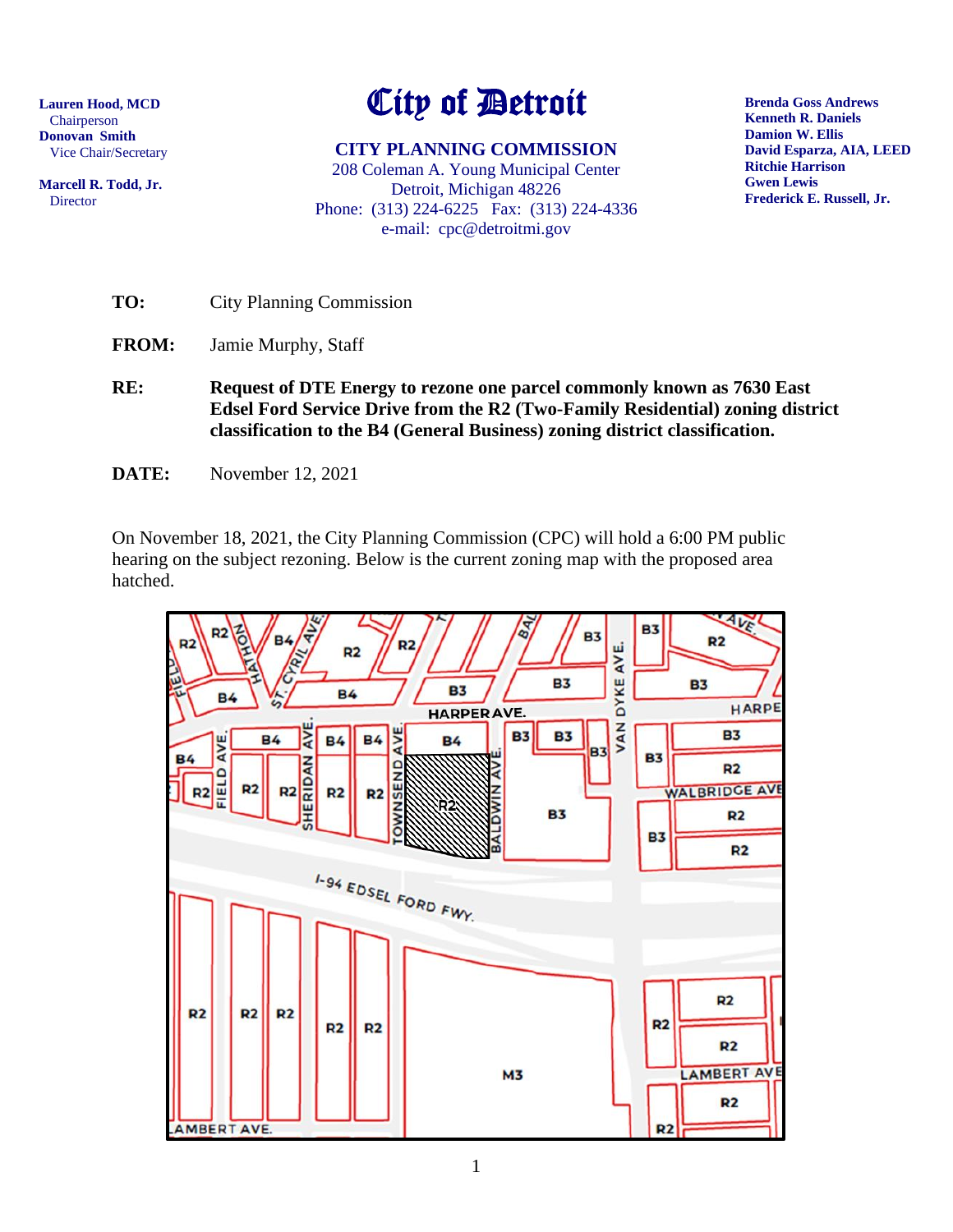## **BACKGROUND AND PROPOSAL**

The City Planning Commission (CPC) has received a request from DTE Energy to amend District Map No. 24 of the 2019 Detroit City Code, Chapter 50, Zoning, by showing a B4 (General Business) zoning district classification where an R2 (Two-Family Residential) zoning district classification is currently shown for the property located at 7630 East Edsel Ford Service Drive, generally bounded by Harper Avenue to the north, Townsend Avenue to the west, East Edsel Ford Service Drive to the south, and Baldwin Avenue to the east.

The proposed map amendment is being requested to permit the development of an electrical substation to serve the I-94 Industrial Park and surrounding area. The R2 zoning district does not allow the proposed use; the B4 zoning district allows the use conditionally.

The site is located in City Council District 3 and measures almost 3 acres. It was previously the site of Trombly Alternative High School which was demolished about 15 years ago.



*Aerial view of proposed rezoning*

## **PLANNING CONSIDERATIONS**

## *Surrounding Zoning and Land Use*

The zoning classification and land uses surrounding the subject area are as follows:

| North: | $B3$ (Shopping) – vacant land                                                  |
|--------|--------------------------------------------------------------------------------|
| East:  | B3 (Shopping) – vacant commercial buildings, vacant land                       |
| South: | M3 (General Industrial) – Dakkota Integrated Systems auto supplier (previously |
|        | Kettering High School)                                                         |
| West:  | B4/R2 (General Business/Two-Family Residential) – Church, vacant land          |